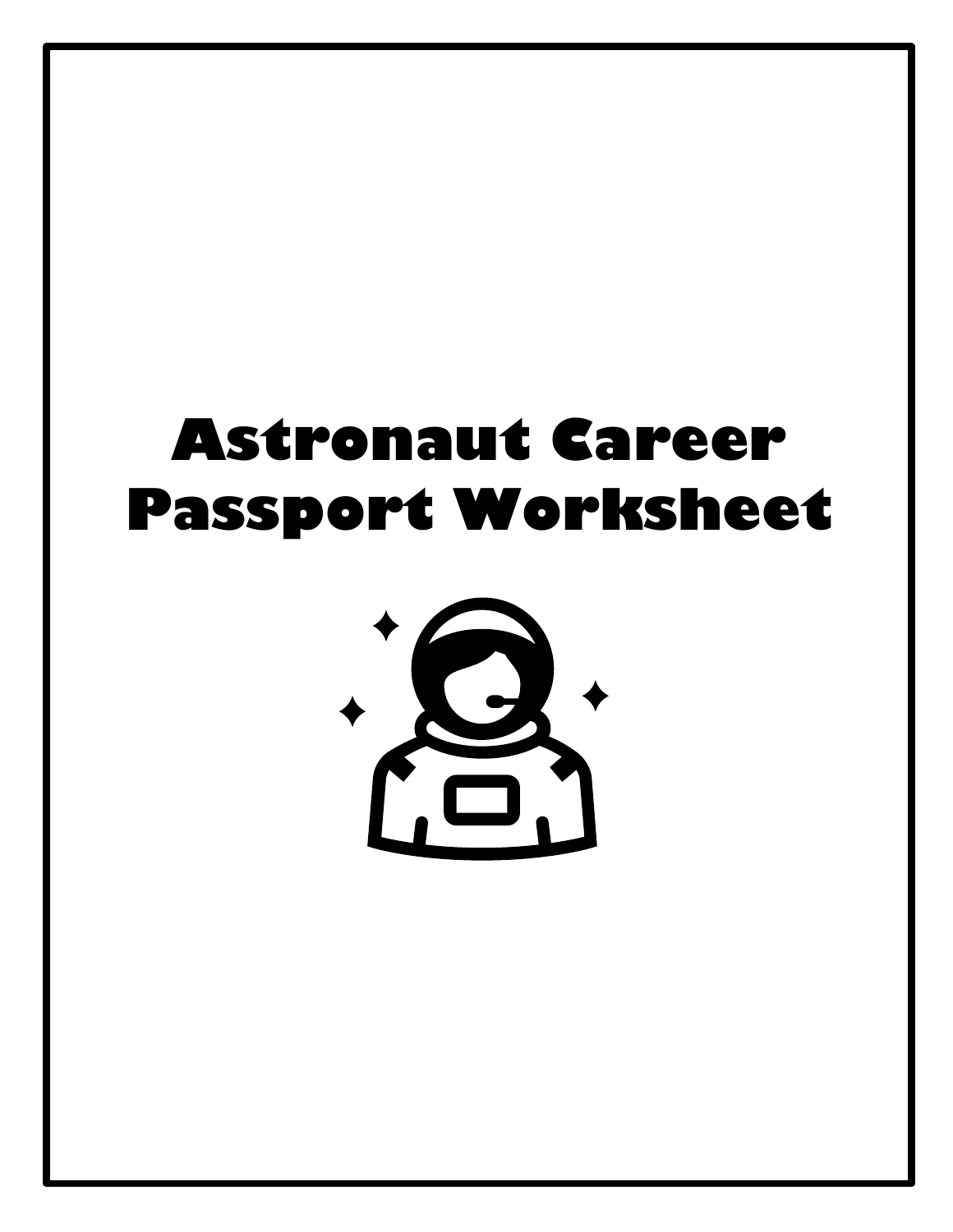

Draw yourself as an astronaut:

| What sounds fun about being |  |
|-----------------------------|--|
| an astronaut?               |  |

What sounds hard about being an astronaut?

What kind of astronaut do you want to be? (engineer, scientist, doctor)?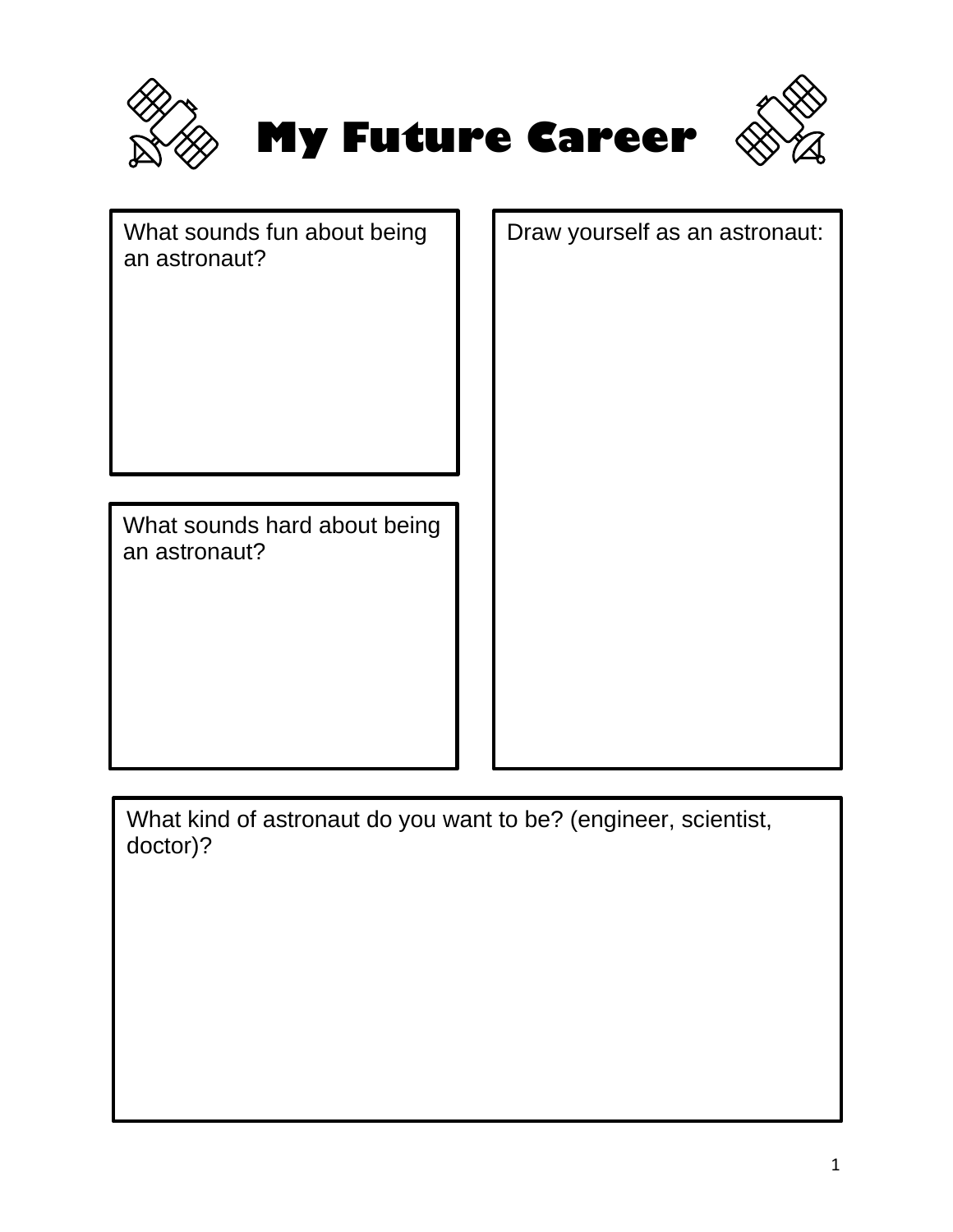|                  | <b>Astronaut Research</b> |
|------------------|---------------------------|
| <b>Name</b>      | <b>Interesting Facts:</b> |
| <b>Missions:</b> |                           |
|                  |                           |
|                  |                           |
|                  |                           |
|                  |                           |
|                  |                           |

# **Picture:**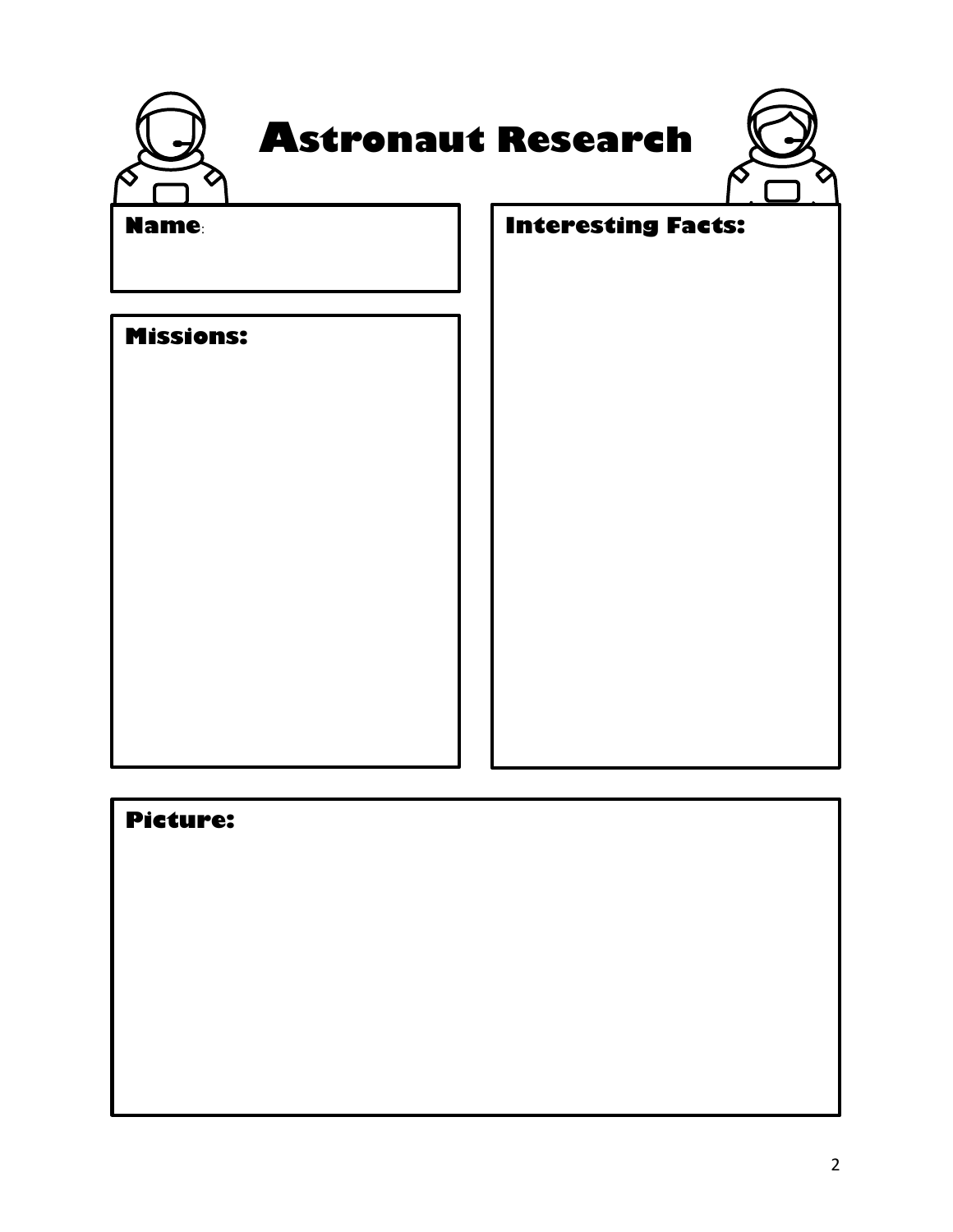

Pick one of these projects and complete it:

1. Make a model of the solar system using Styrofoam, paper plates, poster and paint/markers, or any other materials you find

OR…

- 2. Choose one planet (Mercury, Venus, Earth, Mars, Jupiter, Saturn, Uranus, or Neptune), and do one of these projects:
	- Make a brochure or poster advertising travel to your planet. It should include information for getting there, what there is to see, and other fun facts about the planet.
	- Make a 3-D model of your planet using paper mache, Styrofoam, clay, or any other materials you find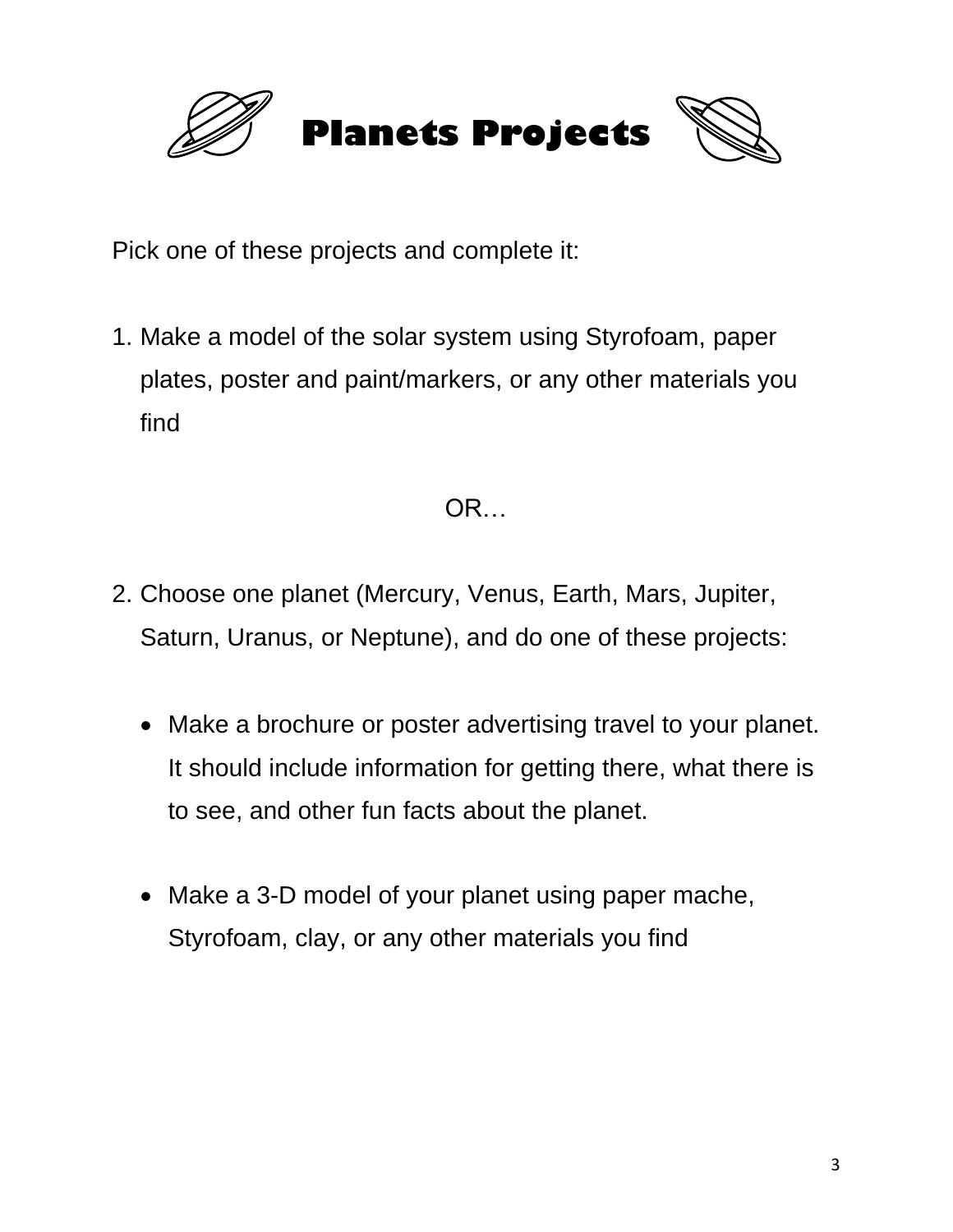

### Go stargazing at night and find constellations

(you can download free apps on your smartphone that find constellations for you. Just search "constellations" or "star gazing" in your app store)

### Draw 4 constellations you find:

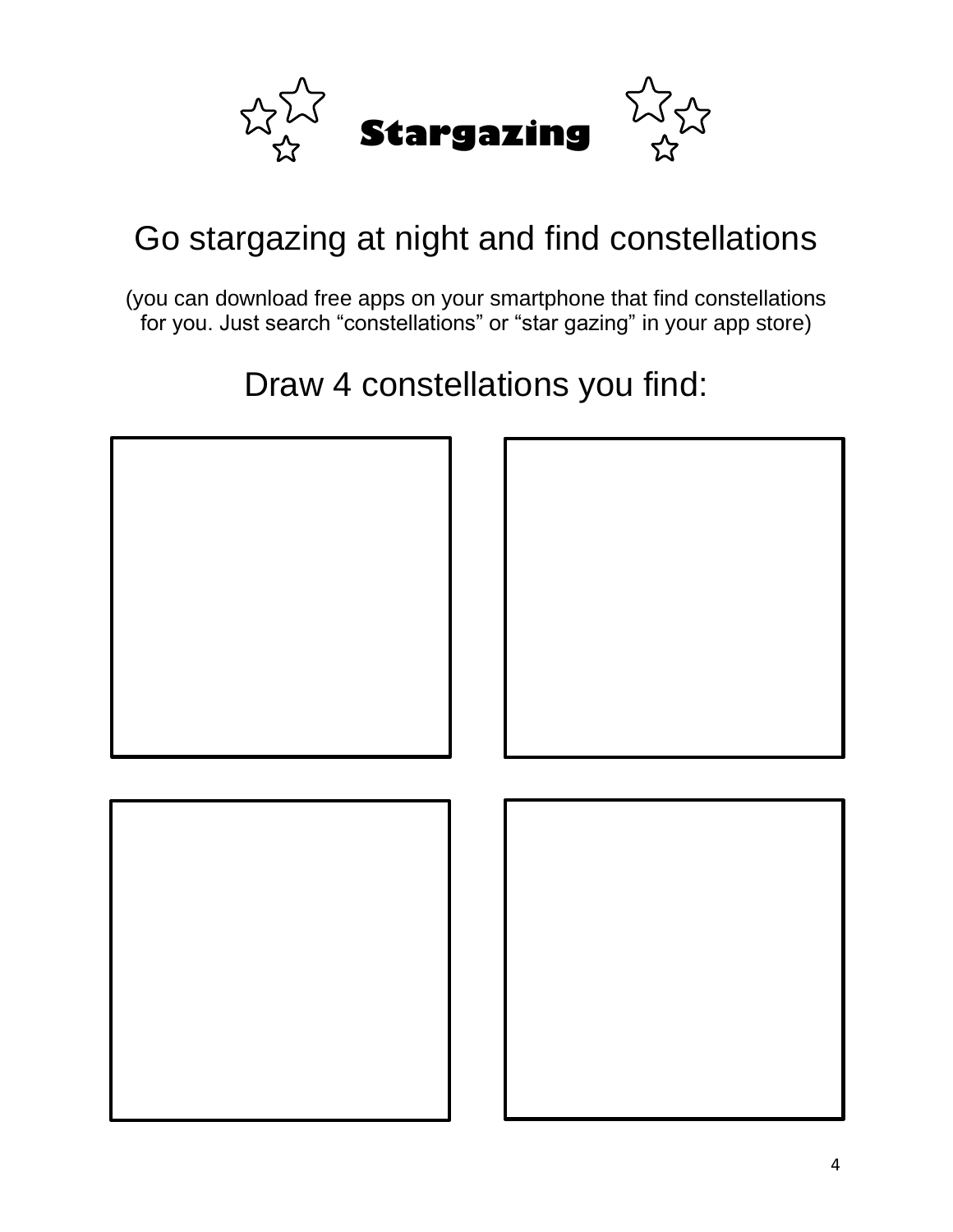### **Astronaut Training Test**

### Quiz

(see answers on next page)

- 1. Where do astronauts in space live?
	- a. Mars
	- b. Astronaut's Headquarters
	- c. NASA Base
	- d. International Space Station
- 2. What is the sun?
	- a. Star
	- b. Planet
	- c. Moon
	- d. Comet
- 3. What is the name of the largest planet in our solar system?
	- a. Jupiter
	- b. Earth
	- c. Saturn
	- d. Mars
- 4. What is the name of the planet closest to the sun?
	- a. Uranus
	- b. Jupiter
	- c. Mercury
	- d. Earth
- 5. Is the Big Dipper a single star or a group of stars?
	- a. Star
	- b. Group of stars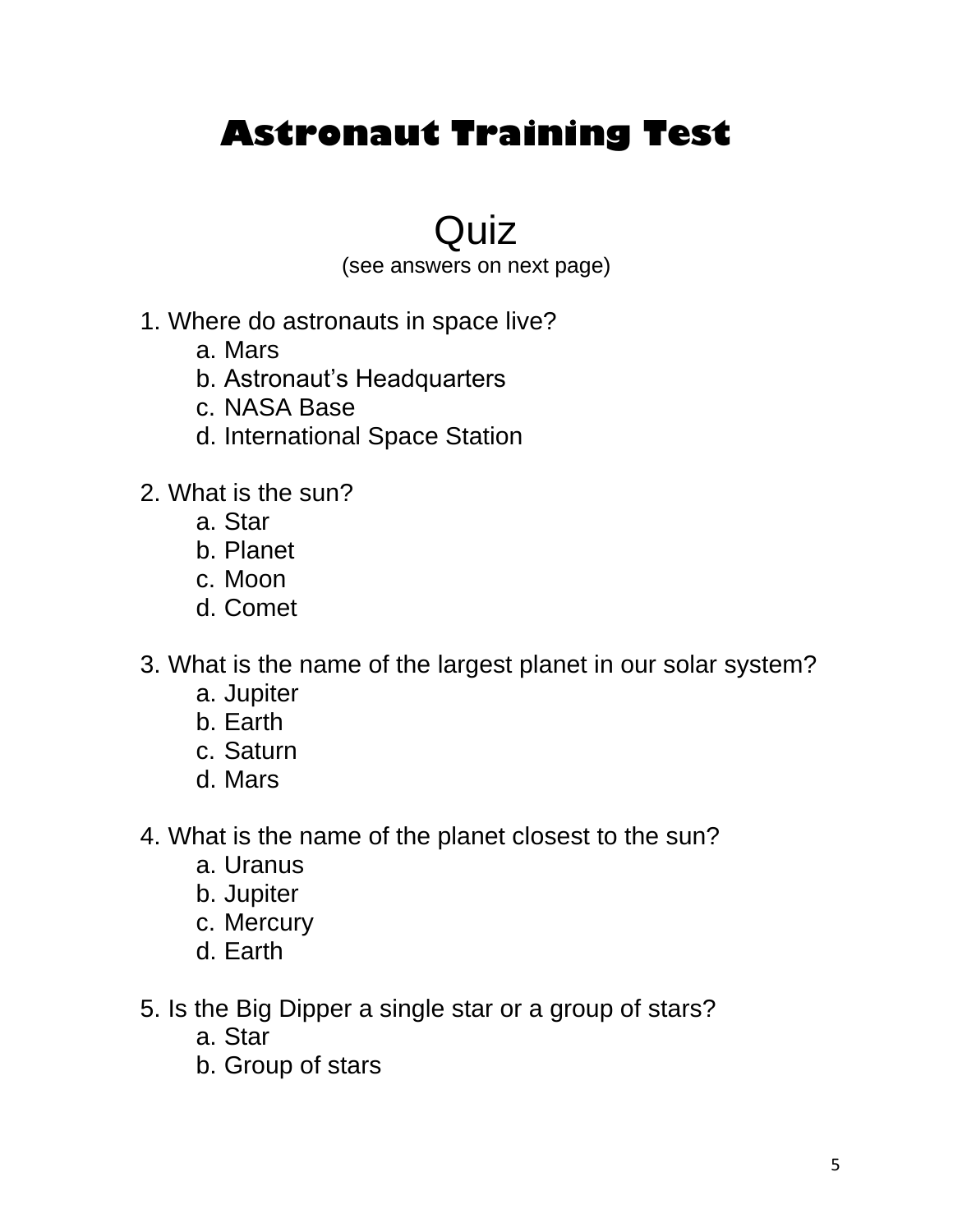- 6. What is the name of our galaxy?
	- a. Mars
	- b. Milky Way
	- c. Solar System
	- d. NGC 5892
- 7. What does the earth travel around?
	- a. Moon
	- b. Stars
	- c. Saturn
	- d. Sun
- 8. How many planets are in our solar system?
	- a. 5
	- b. 8
	- c. 93
	- d. 1034
- 9. What are the four planets known as gas giants?
	- a. Neptune, Uranus, Saturn, Jupiter
	- b. Earth, Mars, Mercury, Venus
	- c. Sun, Moon, Earth, Mars
	- d. Mercury, Venus, Saturn, Jupiter
- 10. Who was the first astronaut to walk on the moon?
	- a. Mae Jemison
	- b. Neil Armstrong
	- c. Galileo
	- d. Chris Hadfield

### **Score: \_\_/10**

Answers: D, A, A, C, B, B, D, B, A, B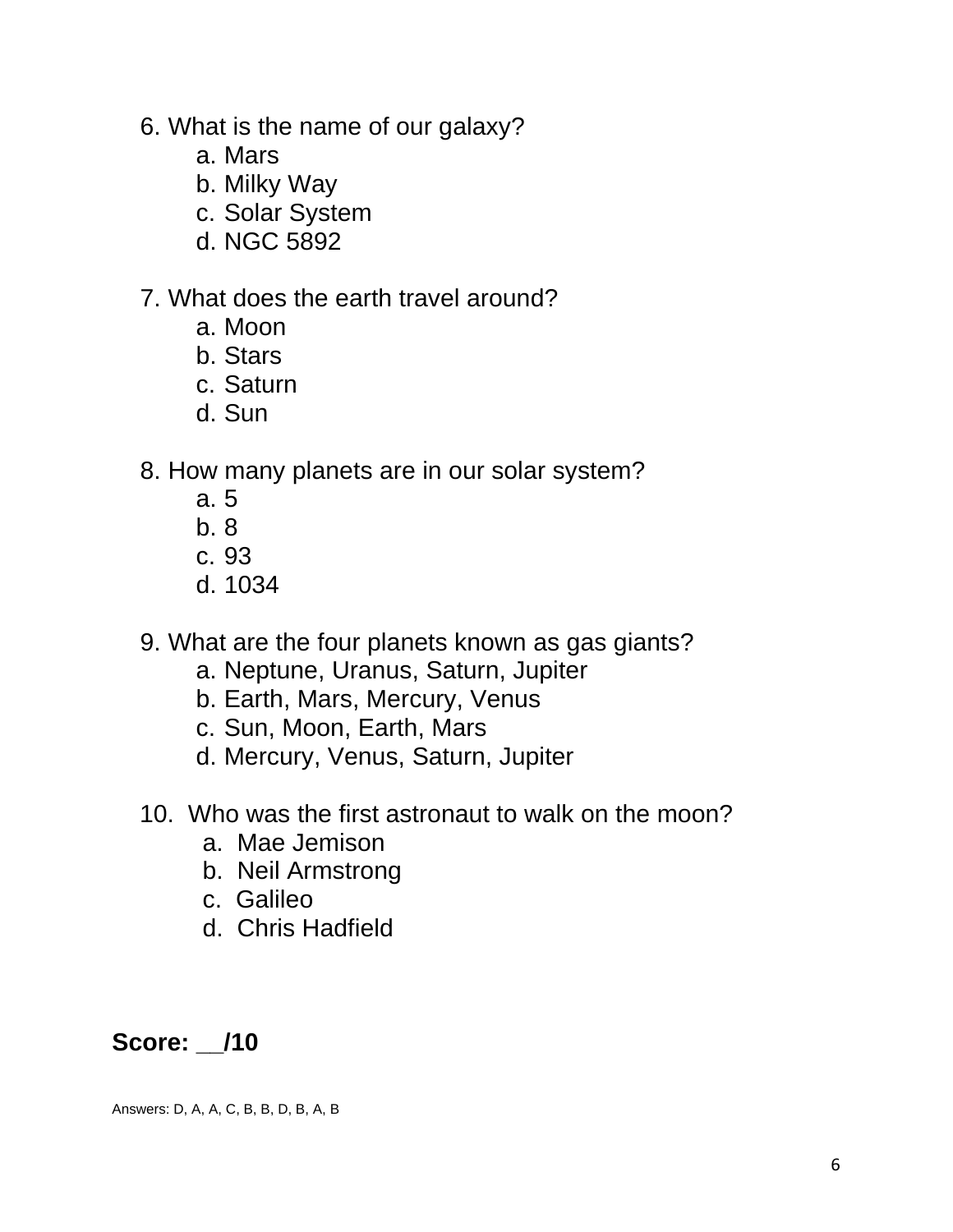## Fitness Test

To be an astronaut, you have to be very physically fit. Test your fitness skills by completing an obstacle course:

1. With someone else (parent, sibling, friend, etc.), build an astronaut training obstacle course. Draw a blueprint of your course here:

- 2. Gather some adult's big, heavy clothing (boots, coats, hats, etc.). You will have to complete your obstacle course in these like an astronaut in a space suit.
- 3. Complete your obstacle course: time yourself, starting from putting on the clothes until you complete your course. Record your best time here:

Best time: